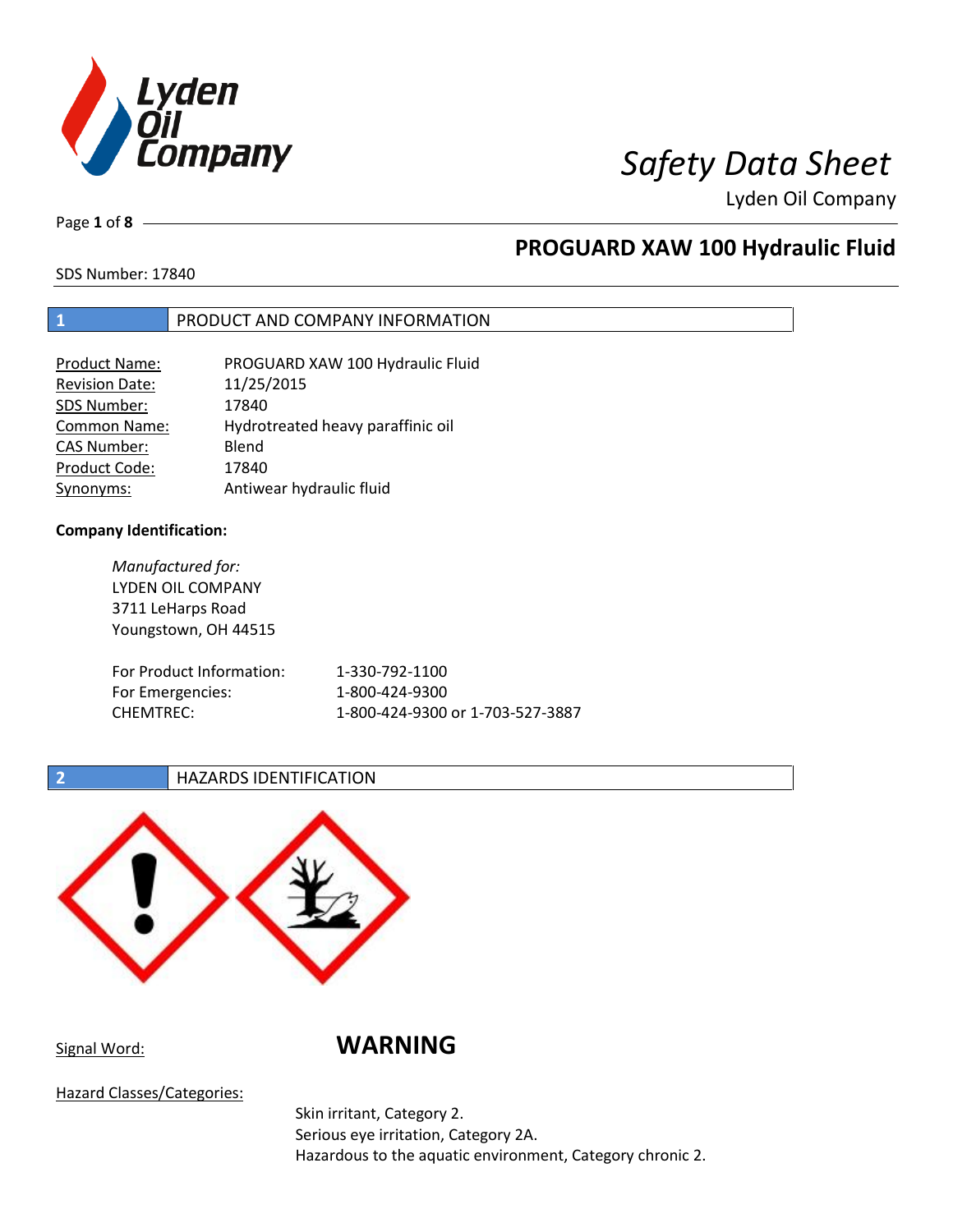

SDS Number: 17840

Page **2** of **8**

# **PROGUARD XAW 100 Hydraulic Fluid**

| Hazard Statement(s):                                                            |                                                                       |
|---------------------------------------------------------------------------------|-----------------------------------------------------------------------|
|                                                                                 | H315: Causes skin irritation.                                         |
|                                                                                 | H319: Causes serious eye irritation.                                  |
|                                                                                 | H411: Toxic to aquatic life with long-lasting effects.                |
| Precaution Statement(s):                                                        |                                                                       |
|                                                                                 | P101: If medical advice is needed, have product container or label at |
|                                                                                 | hand.                                                                 |
|                                                                                 | P102: Keep out of reach of children.                                  |
|                                                                                 | P103: Read label before use.                                          |
|                                                                                 | P302+352: IF ON SKIN: Wash with plenty of water                       |
|                                                                                 | P305+351+338: IF IN EYES: Rinse cautiously with water for several     |
|                                                                                 | minutes. Remove contact lenses if present and easy to $do$ – continue |
|                                                                                 | rinsing.                                                              |
|                                                                                 | P273: Avoid release to the environment.                               |
| $Q_{\text{th}}$ and the same $Q_{\text{th}}$ is a small signal set of $\{A\}$ . |                                                                       |

Other Hazard Statement(s):

Repeated skin contact may cause dermatitis or an oil acne.

|  | COMPOSITION / INFORMATION ON INGREDIENTS |
|--|------------------------------------------|
|--|------------------------------------------|

Ingredients:

*Mixture of the substances listed below with nonhazardous additions.*

| <b>Chemical Name</b>                                      | <b>CAS Number</b> | Percentage |
|-----------------------------------------------------------|-------------------|------------|
| Distillates (petroleum), solvent-dewaxed heavy paraffinic | 64742-65-0        | 70-80      |
| Residual oils, petroleum, solvent dewaxed                 | 64742-62-7        | $20 - 30$  |
| zinc dialkyldithiophosphate                               | 68649-42-3        | $<$ 2      |

*\*Any concentration shown as a range is to protect confidentiality or is due to batch variation.*

- 
- **4** FIRST AID MEASURES

## Description of First Aid Measures:

Inhalation:

If symptoms develop, move victim to fresh air. If symptoms persist, obtain medical attention.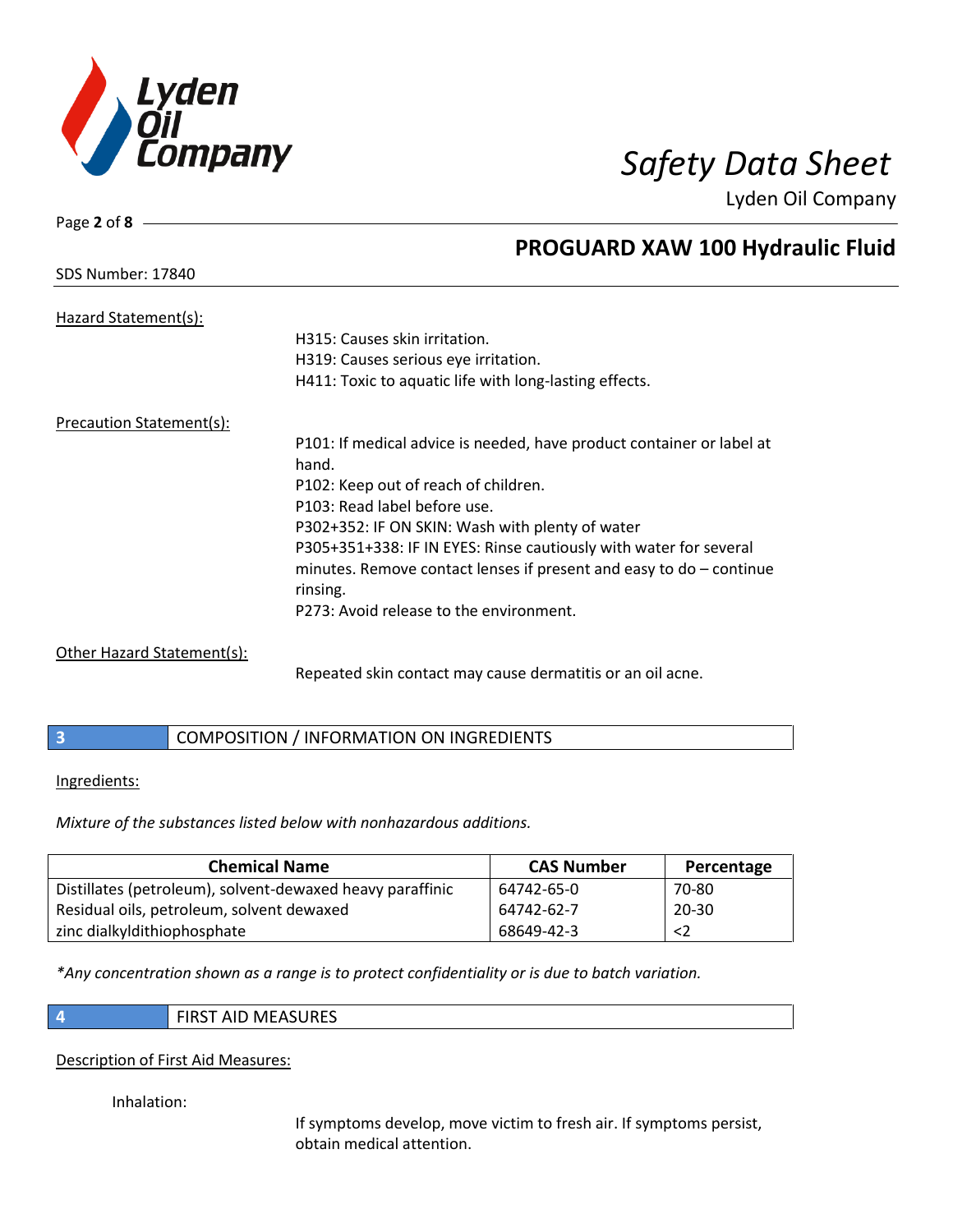

| Page 3 of 8 $-$                               |                                                                                                                   |  |
|-----------------------------------------------|-------------------------------------------------------------------------------------------------------------------|--|
| SDS Number: 17840                             | <b>PROGUARD XAW 100 Hydraulic Fluid</b>                                                                           |  |
|                                               |                                                                                                                   |  |
| Skin Contact:                                 | Wash with soap and water. Remove contaminated clothing and wash<br>before reuse. Get medical attention if needed. |  |
|                                               |                                                                                                                   |  |
| Eye Contact:                                  |                                                                                                                   |  |
|                                               | Rinse opened eye for several minutes under running water. If<br>symptoms persist, consult medical attention.      |  |
| Ingestion:                                    |                                                                                                                   |  |
|                                               | Rinse mouth with water. If symptoms develop, obtain medical<br>attention.                                         |  |
|                                               |                                                                                                                   |  |
| Symptoms and Effects, both acute and delayed: |                                                                                                                   |  |
|                                               | No further relevent data available.                                                                               |  |
| <b>Recommended Actions:</b>                   |                                                                                                                   |  |
|                                               | Treat symptomatically. Call a doctor or poison<br>control center for guidance.                                    |  |
|                                               |                                                                                                                   |  |
| 5                                             | FIRE FIGHTING MEASURES                                                                                            |  |
|                                               |                                                                                                                   |  |
| Recommended Fire-Extinguishing Equipment:     | Use dry powder, foam, or carbon dioxide fire                                                                      |  |
|                                               | extinguishers. Water may be ineffective in fighting<br>an oil fire unless used by experienced fire fighters.      |  |
|                                               |                                                                                                                   |  |
|                                               |                                                                                                                   |  |
| Possible Hazards During a Fire:               | Hazardous combustion products may include: A                                                                      |  |
|                                               | complex mixture of airborne solid and liquid                                                                      |  |
|                                               | particulates and gases (smoke). Carbon monoxide.                                                                  |  |
|                                               | Unidentified organic and inorganic compounds.                                                                     |  |
| Recommendations to Firefighters:              |                                                                                                                   |  |
|                                               | No special measures required.                                                                                     |  |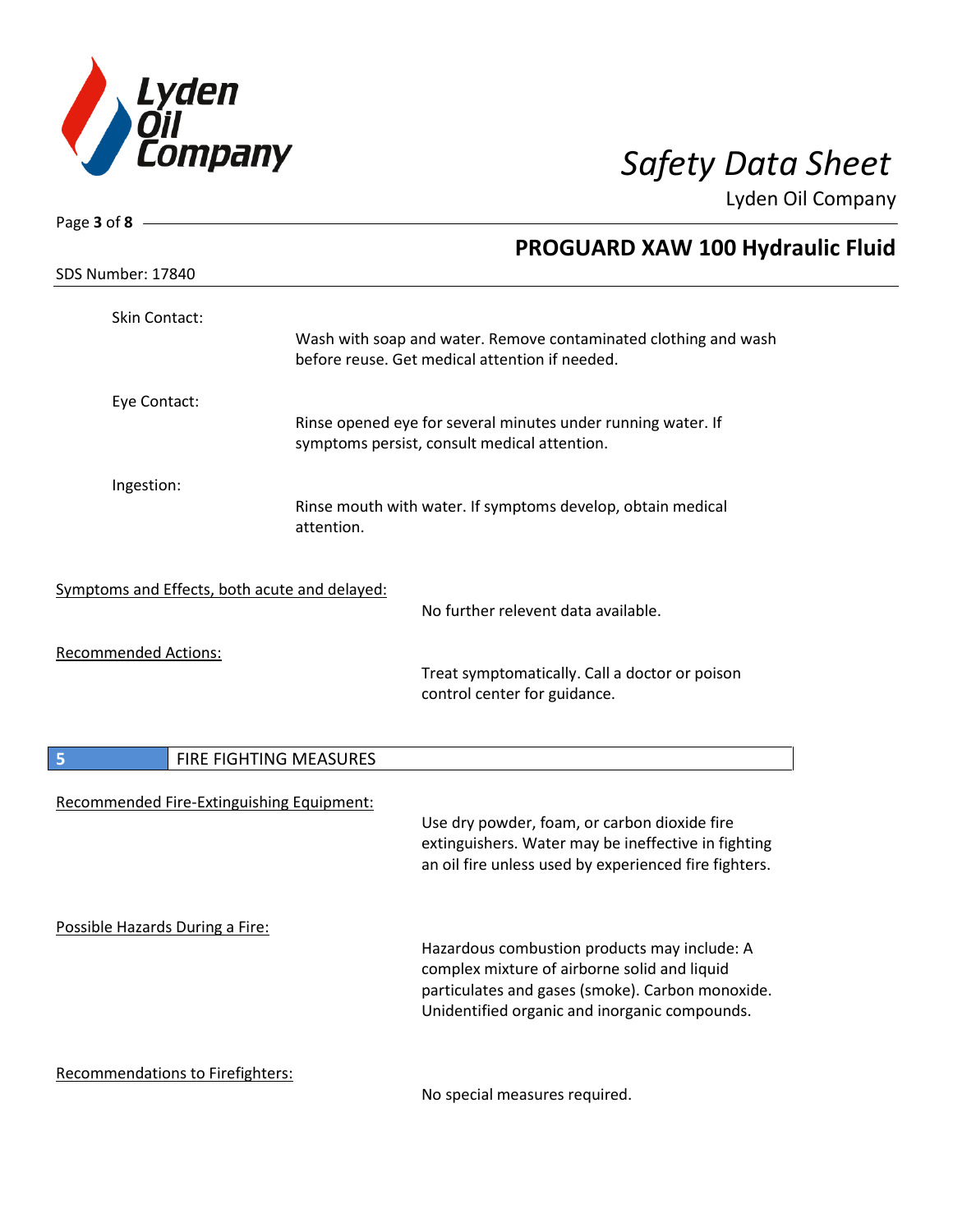

**PROGUARD XAW 100 Hydraulic Fluid**

Lyden Oil Company

SDS Number: 17840

Page **4** of **8**

# **6** ACCIDENTAL RELEASE MEASURES Personal Precautions: Avoid contact with skin, eyes, and clothing. Keep away from sources of ignition. Emergency Procedures: Contain spilled material, collect in suitable and properly labeled containers. Environmental Precautions: Do not allow to reach sewage system or any water course. Do not allow to enter ground waters. Cleanup Procedures: Pick up excess with inert absorbant material. **7 HANDLING AND STORAGE** Handling Precautions: Handle with care and avoid spillage on the floor. Do not cut, weld, drill, grind, braze, or solder container. Storage Requirements: Keep container tightly sealed. Keep away from sources of ignition. **8** EXPOSURE CONTROLS / PERSONAL PROTECTION Exposure Limits: -64742-65-0 Distillates (petroleum), solvent-dewaxed heavy paraffinic (70-80%):

ACGIH TLV – Long-term value:  $5\,\text{mg/m}^3$ OSHA PEL - Long-term value: 5mg/m<sup>3</sup>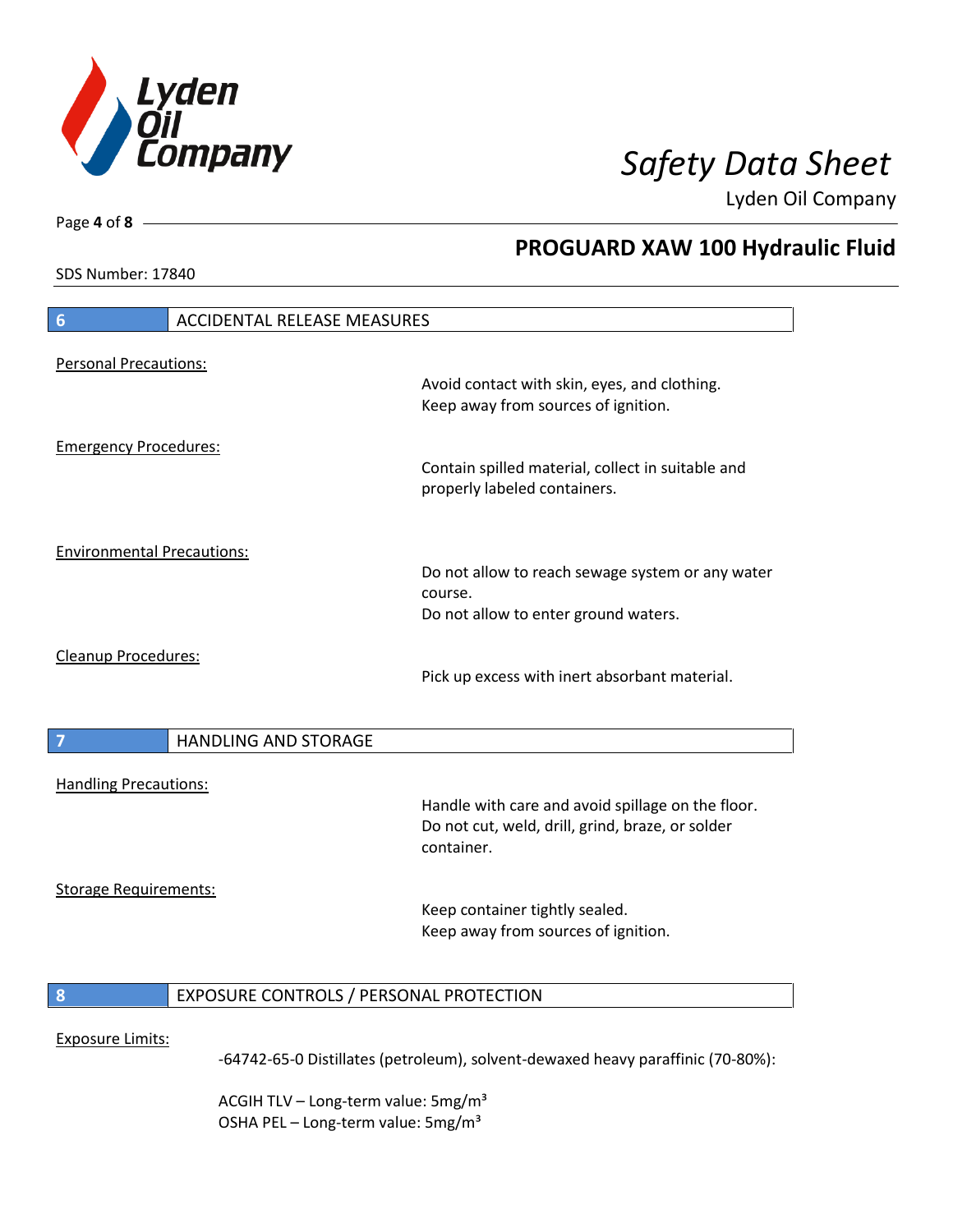

Page **5** of **8**

# **PROGUARD XAW 100 Hydraulic Fluid**

SDS Number: 17840

Engineering Controls:

All ventilation should be designed in accordance with OSHA standard (29 CFR 1910.94).

Personal Protective Equipment:

Wash hands before breaks and at the end of work. Use safety glasses and gloves.

## **9** PHYSICAL AND CHEMICAL PROPERTIES

| Color:                        | Amber                                        |
|-------------------------------|----------------------------------------------|
| <b>Physical State:</b>        | Liquid                                       |
| Odor:                         | Data not available                           |
| Odor Threshold:               | Data not available                           |
| pH:                           | Data not available                           |
| <b>Melting Point:</b>         | Data not available                           |
| <b>Boiling Point:</b>         | Data not available                           |
| <b>Boiling Range:</b>         | Data not available                           |
| Flash Point:                  | 176.7° C / 350.1° F (PMCC Method)            |
| <b>Evaporation Rate:</b>      | Data not available                           |
| Flammability:                 | Data not available                           |
| Flammability Limits:          | Data not available                           |
| Vapor Pressure:               | Data not available                           |
| Vapor Density:                | Data not available                           |
| <b>Relative Density:</b>      | Data not available                           |
| Solubilities:                 | Insoluble in water                           |
| <b>Partition Coefficient:</b> | Data not available                           |
| Auto-Ignition Temperature:    | Data not available                           |
| Decomposition Temperature:    | Data not available                           |
| Viscosity:                    | 100 mm <sup>2</sup> /sec (kinematic at 40°C) |

## **10** STABILITY AND REACTIVITY

Stability:

Stable under normal conditions.

Reactivity:

Not reactive under normal conditions.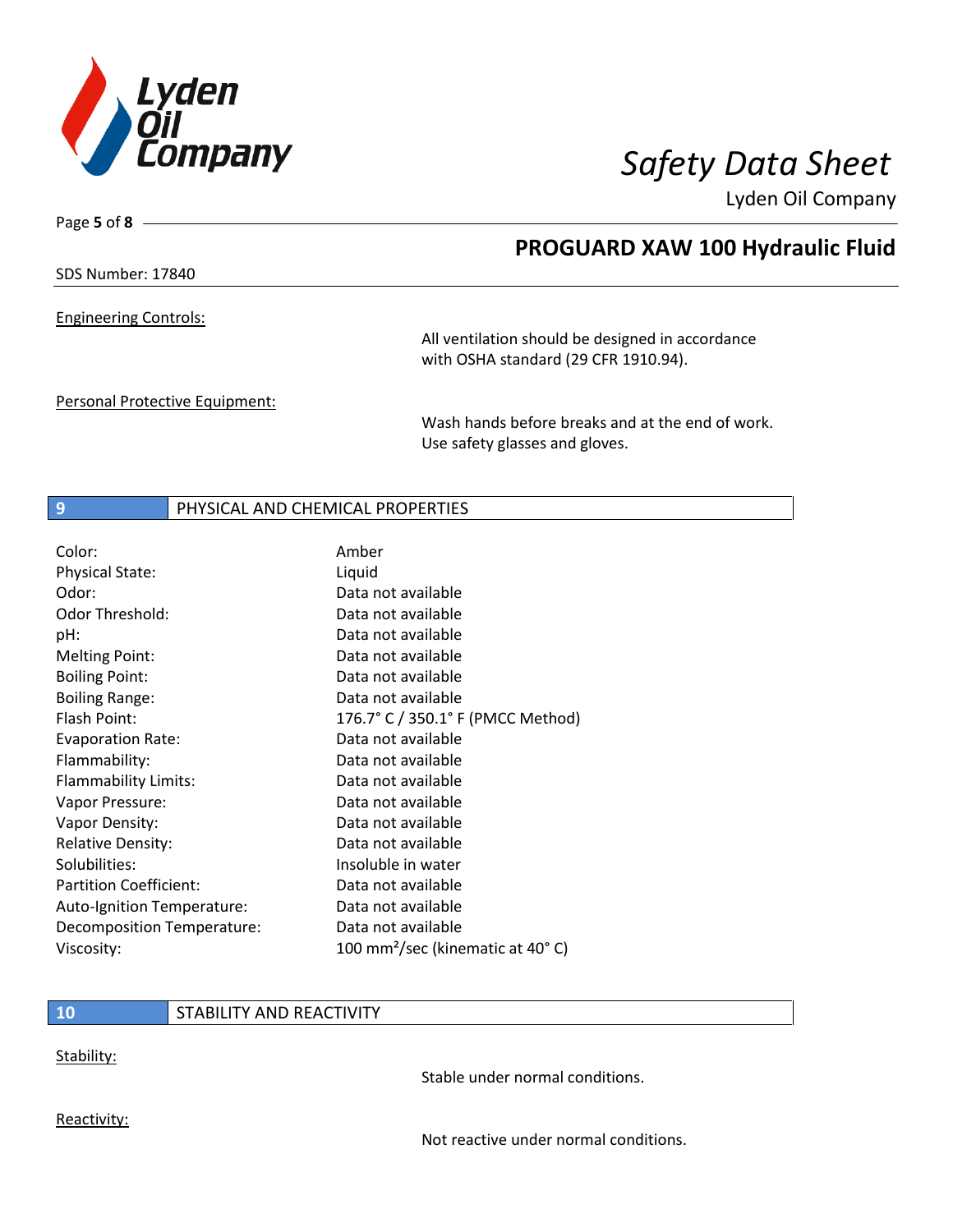

| Page 6 of 8 $-$                     |                                                                                                                           |
|-------------------------------------|---------------------------------------------------------------------------------------------------------------------------|
|                                     | <b>PROGUARD XAW 100 Hydraulic Fluid</b>                                                                                   |
| SDS Number: 17840                   |                                                                                                                           |
| <b>Conditions to Avoid:</b>         | Extreme temperature, sparks, open flame, and<br>direct sunlight.                                                          |
| <b>Hazardous Reactions:</b>         | No known hazardous reactions.                                                                                             |
| Incompatible Materials:             | No further relevant information available.                                                                                |
| <b>Decomposition Products:</b>      | Hazardous decomposition products are not<br>expected to form.                                                             |
| TOXICOLOGICAL INFORMATION<br>11     |                                                                                                                           |
| Routes of Exposure:                 | Skin and eye contact are the primary routes of<br>exposure although exposure may occur following<br>accidental ingestion. |
| <b>Exposure Effects:</b>            | Repeated skin contact may cause dermatitis or an<br>oil acne.                                                             |
| <b>Measures of Toxicity:</b>        | No test data available.                                                                                                   |
| Carcinogenic/Mutagenic Precautions: | Non-carcinogenic and not expected to be<br>mutagentic.                                                                    |
| 12<br><b>ECOLOGICAL INFORMATION</b> |                                                                                                                           |
| <b>Ecological Precautions:</b>      |                                                                                                                           |

Avoid exposing to the environment.

Ecological Effects:

No specific environmental or aquatic data available.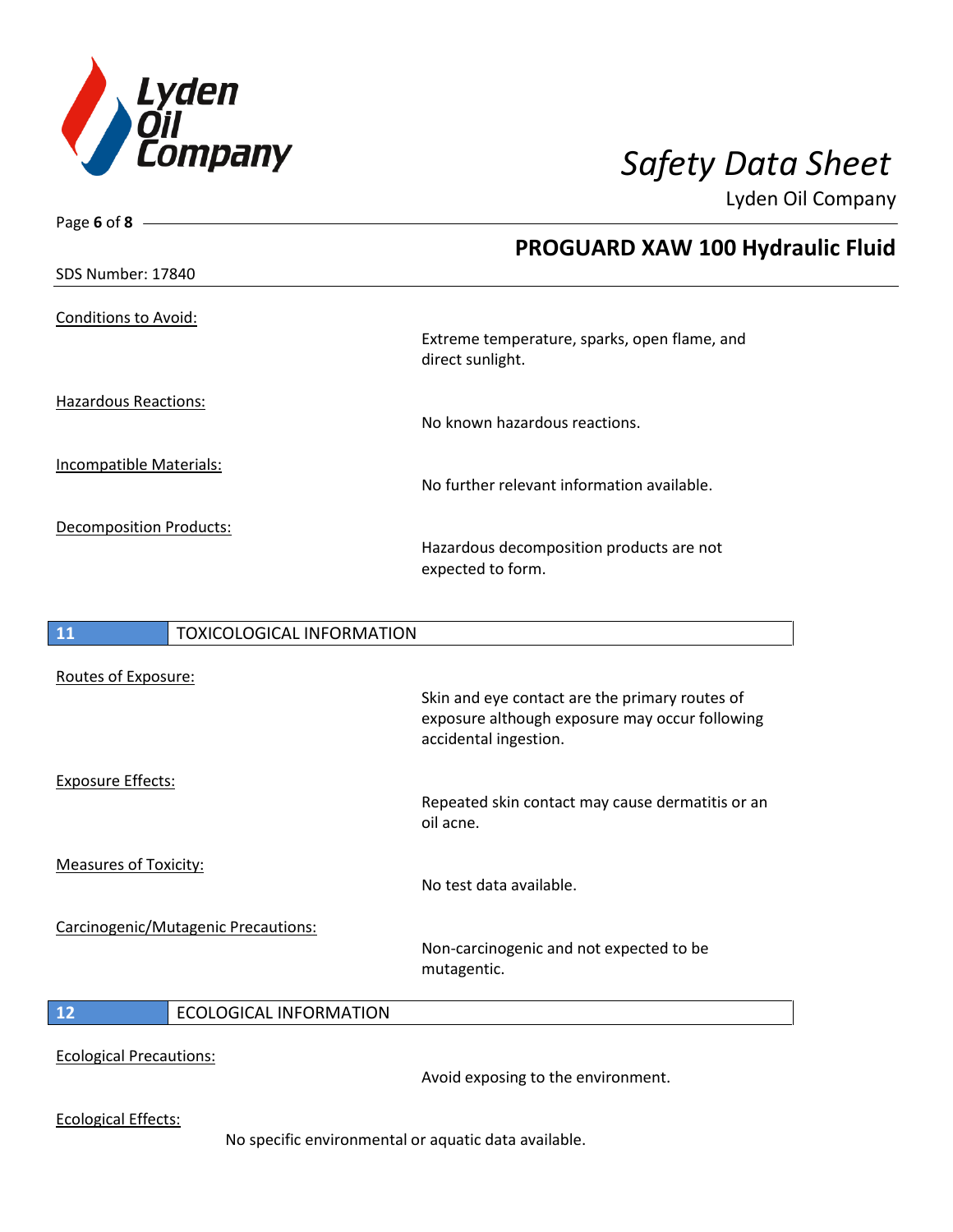

**PROGUARD XAW 100 Hydraulic Fluid**

Lyden Oil Company

SDS Number: 17840

| 13                                                                                                | DISPOSAL CONSIDERATIONS                                                              |                                                                                             |
|---------------------------------------------------------------------------------------------------|--------------------------------------------------------------------------------------|---------------------------------------------------------------------------------------------|
| Disposal Methods:                                                                                 |                                                                                      |                                                                                             |
|                                                                                                   |                                                                                      | Dispose of waste material in accordance with all<br>local, state, and federal requirements. |
| Disposal Containers:                                                                              |                                                                                      | Use properly approved container for disposal.                                               |
| <b>Special Precautions:</b>                                                                       |                                                                                      |                                                                                             |
|                                                                                                   |                                                                                      | Do not flush to surface waters or drains.                                                   |
| 14                                                                                                | <b>TRANSPORT INFORMATION</b>                                                         |                                                                                             |
| <b>UN Number:</b><br><b>UN Shipping Name:</b><br><b>Transport Hazard Class:</b><br>Packing Group: | Data not available<br>Data not available<br>Data not available<br>Data not available |                                                                                             |
| <b>Environmental Hazards:</b>                                                                     |                                                                                      | Data not available                                                                          |
| <b>Bulk Transport Guidance:</b>                                                                   |                                                                                      | Data not available                                                                          |
| <b>Special Precautions:</b>                                                                       |                                                                                      | Not regulated by DOT.                                                                       |
| 15                                                                                                | <b>REGULATORY INFORMATION</b>                                                        |                                                                                             |

This material and all of its components are listed on the Inventory of Existing Chemical Substances under the Toxic Substances Control Act.

Page **7** of **8**